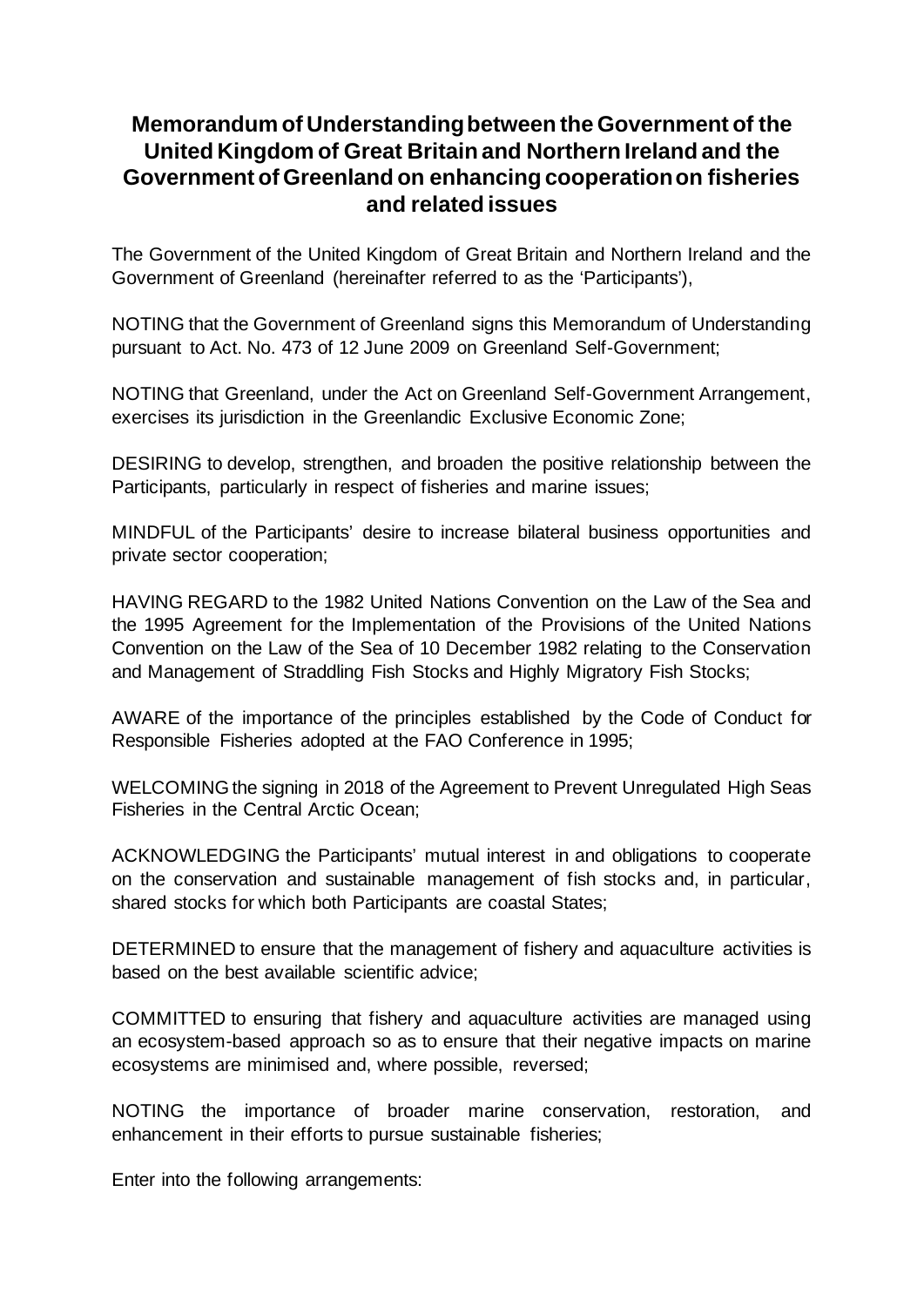- 1. The Participants will establish a UK-Greenland fisheries dialogue (hereinafter referred to as 'the Fisheries Dialogue'), through which the Participants will discuss, share information, and cooperate on fisheries and marine issues, and other associated matters, including but not limited to:
	- a. Fisheries management, including the Participants' respective fisheries management systems and their respective systems for fisheries monitoring, control, and enforcement;
	- b. Issues related to capture fisheries, aquaculture, and processing (including, in relation to all these areas: enhancing innovation; minimising waste; the traceability and marketing of fisheries products; and the optimisation of value, distribution, and transport);
	- c. Issues related to broader marine conservation, restoration, and enhancement and their implications for the Participants' efforts to pursue sustainable fisheries;
	- d. Facilitating and enhancing cooperation between the Participants' respective private sectors in relation to the issues described at sub-paragraph b.;
	- e. Matters addressed within relevant fisheries-related international fora, including possibilities for mutual support within such fora (relevant fora include consultations on shared stocks between coastal States in the North-East Atlantic); and
	- f. Scientific and academic knowledge, practices, and experiences, including facilitating and enhancing cooperation between scientists, research institutes, and academic bodies.
- 2. Through the Fisheries Dialogue, the Participants may also:
	- a. Bring together businesses, and other private sector organisations, to promote innovation in fisheries, processing, and marketing that optimises the use of resources, and to support the increased use of scientific research and innovation;
	- b. Arrange meetings involving experts to discuss specific issues; and
	- c. Establish projects, including scientific and other research projects, to address specific issues and expand bilateral cooperation.
- 3. The Fisheries Dialogue will consist of formal meetings, which will take place not less than annually, and other ad hoc meetings and communications between the Participants.